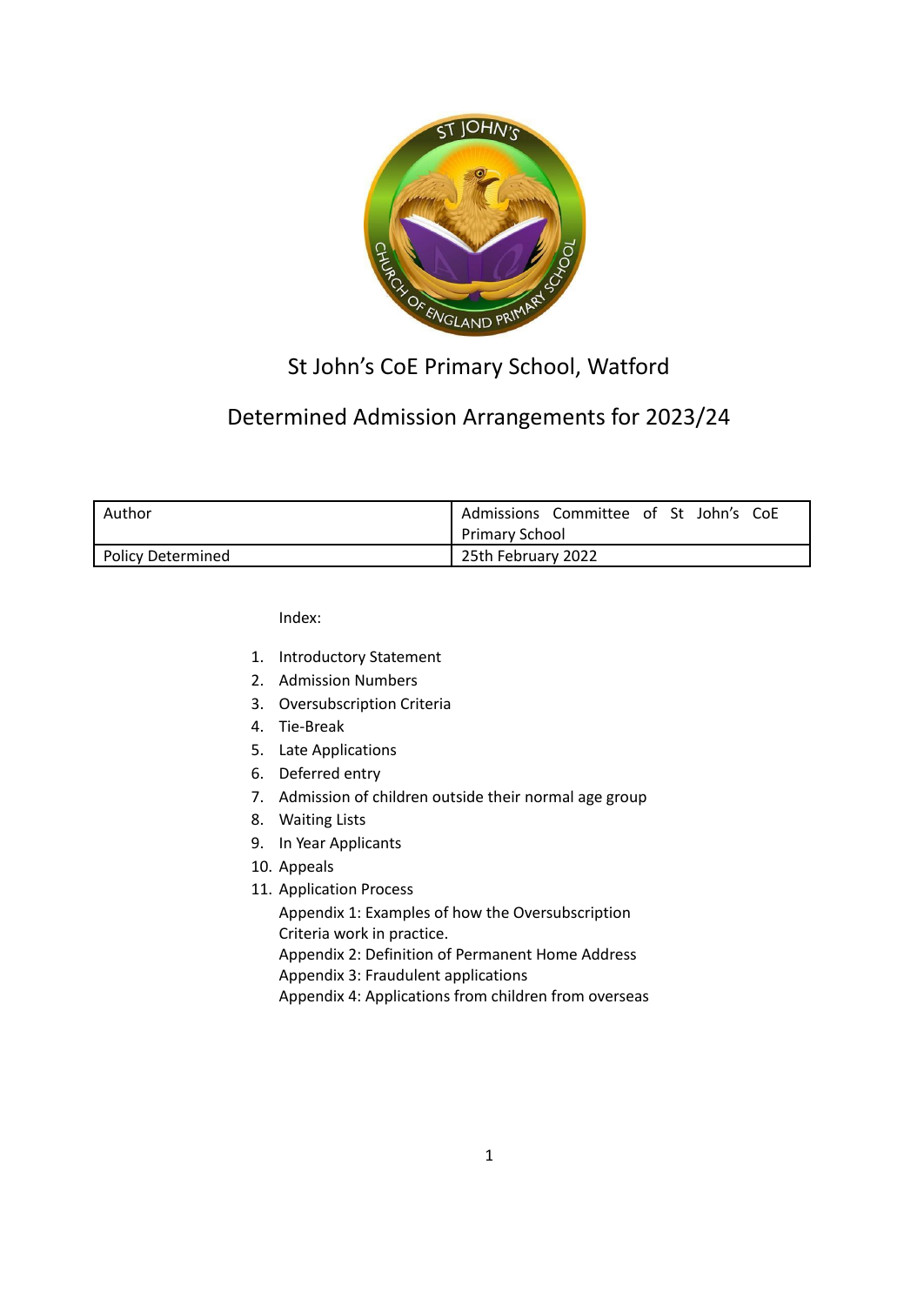# **Admissions Arrangements 2023 for**

# **St John's Church England Primary School, Watford**

# **Section 1 Introductory Statement**

St John's Church of England Primary School, Watford is a church school that is part of the Diocese of St Albans family of over a hundred schools. The school has a religious designation as a Church of England school.

The focus of the school is to serve the local community in Central Watford. It is a school that welcomes pupils from all families - of Christian faith, or of other faiths, or none. Our admissions policy reflects these aspirations.

St John's Church of England Primary School will provide 420 school places for young people aged 4-11 and the admissions arrangements for the Year Group Reception intake are set out below.

St John's Church of England Primary School is committed to straightforward, open, fair and transparent admissions arrangements. The school will act fully in accordance with the School Admissions Code, the School Admissions Appeals Code and admissions law as they apply to academies.

# **Section 2 PAN- Published Admissions Number**

St John's Church of England Primary School has an agreed Published Admissions Number of 60 for admission into year Reception.

Pupils with an Education, Health and Care plan (EHCP) naming St John's Church of England Primary School will be admitted as a priority.

If 60 or less than 60 applications are received, all applicants will be admitted.

If more than 60 applications are received, the oversubscription criteria will be applied.

For twins/multiple births - where one child is admitted under any admission rule, the other twin or siblings will be admitted. Where this would take the school over the published admission number (PAN) of 60, they will be admitted as an exception to the infant class size rule.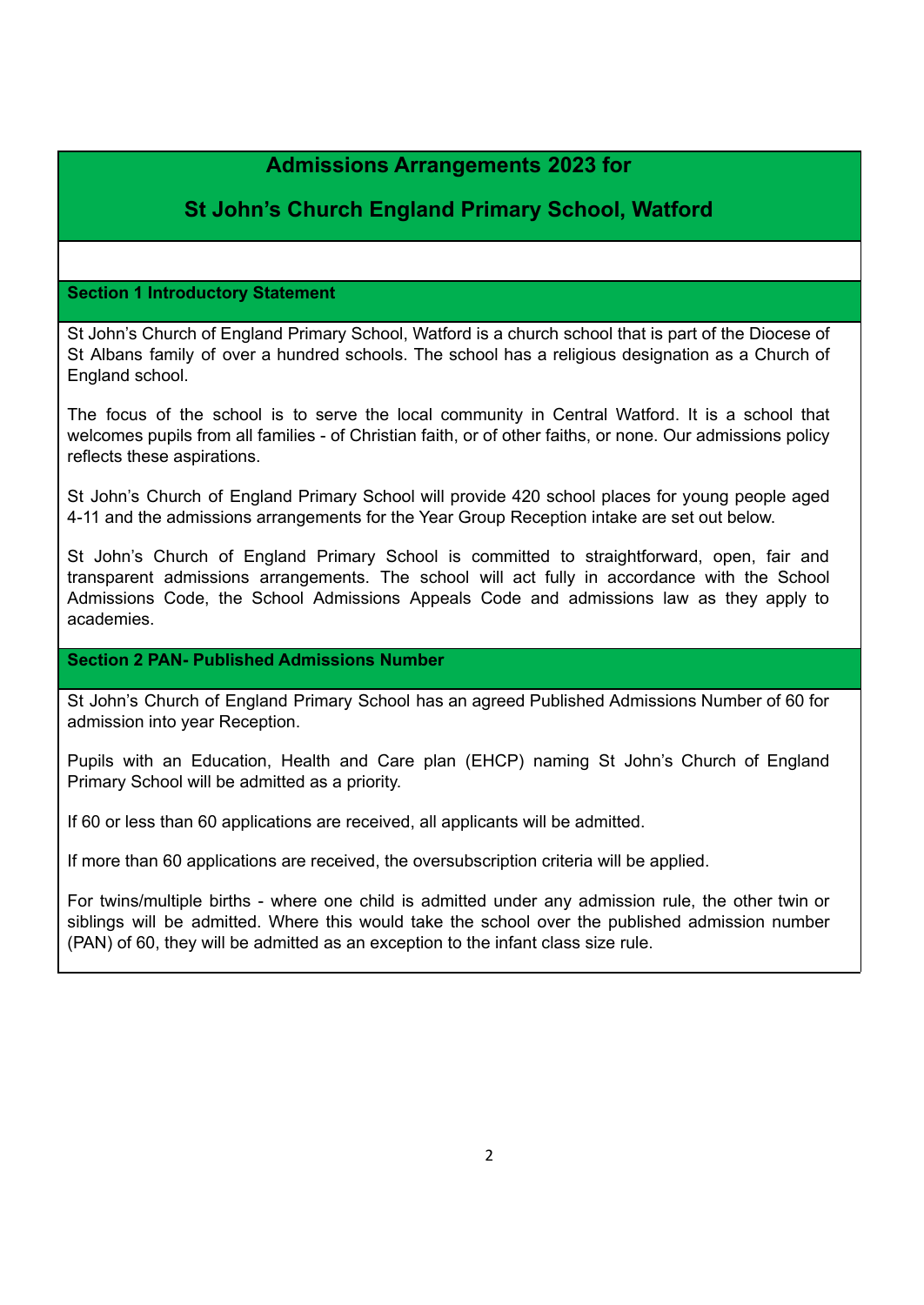#### **Section 3 Oversubscription Criteria**

Section 324 of the Education Act 1996 requires the governing bodies of all maintained schools to admit a child with an Education, Health and Care plan (EHCP) that names the school.

Following the allocation of places to pupils with an Education, Health and Care plan (EHCP), naming St John's Church of England Primary School, 50% of the remaining places will be allocated to 'Children of the Christian Faith' following the criteria a-e below and the rest will be allocated without reference to faith again following the criteria a-e below<sup>1</sup>. This banding will be applied during the normal round of admission i.e. for the initial allocation. If places become available during the subsequent rounds of continuing interests, the banding will continue to be applied until the 50% threshold for Children of the Christian Faith has been reached.

'Children of the Christian Faith' are defined by regular attendance of worship (at least twice a month for a period of one year prior to the application being submitted) at a Trinitarian Christian church. A Trinitarian church is one that believes that there is one God, who is Father, Son and Holy Spirit. Attendance of Messy Church is considered worship. This must be evidenced by the completion of the Supplementary Information Form (SIF), counter-signed by the priest/minister. The SIF must be returned directly to the school at the time the application is made and no later than the statutory deadline for on-time applications. In the event that during the period specified for attendance at worship the church has been closed for public worship and has not provided alternative premises for that worship, the requirements of these arrangements in relation to attendance will only apply to the period when the church or alternative premises have been available for public worship.

If a SIF form is received after applications have been considered and ranked, it will be taken into account for any subsequent round of continuing interest.

For those applying for a community place, there is no requirement to complete the Supplementary Information Form (SIF)

The oversubscription criteria are:

- a. Children looked after and children who were previously looked after, including those who appear (to the admission authority) to have been in state care outside of England<sup>2</sup>, and ceased to be in state care as a result of being adopted or became subject to a child arrangements order or a special guardianship order.
- b. Children with a social or medical reason where it can be demonstrated that only this school can meet the needs of the child. Applications under this criterion must be supported by written evidence from a professional such as a doctor or social worker involved in the case. A panel of Governors will determine whether the evidence provided is sufficiently compelling to meet the requirements for this rule.
- c. Siblings of children on roll who will still be attending the school in the academic year of admission. Siblings include half-siblings, step-siblings, adopted or foster brothers or sisters,

<sup>&</sup>lt;sup>2</sup> Examples of the evidence which can be submitted can be found in this Guidance [Admissions priority for](https://assets.publishing.service.gov.uk/government/uploads/system/uploads/attachment_data/file/1001066/Admissions_priority_for_children_adopted_from_state_care_outside_of_England.pdf) children [adopted from state care outside of England](https://assets.publishing.service.gov.uk/government/uploads/system/uploads/attachment_data/file/1001066/Admissions_priority_for_children_adopted_from_state_care_outside_of_England.pdf) <sup>1</sup> For some examples of how this will work in practice, please see Appendix 1 (at the end of this document).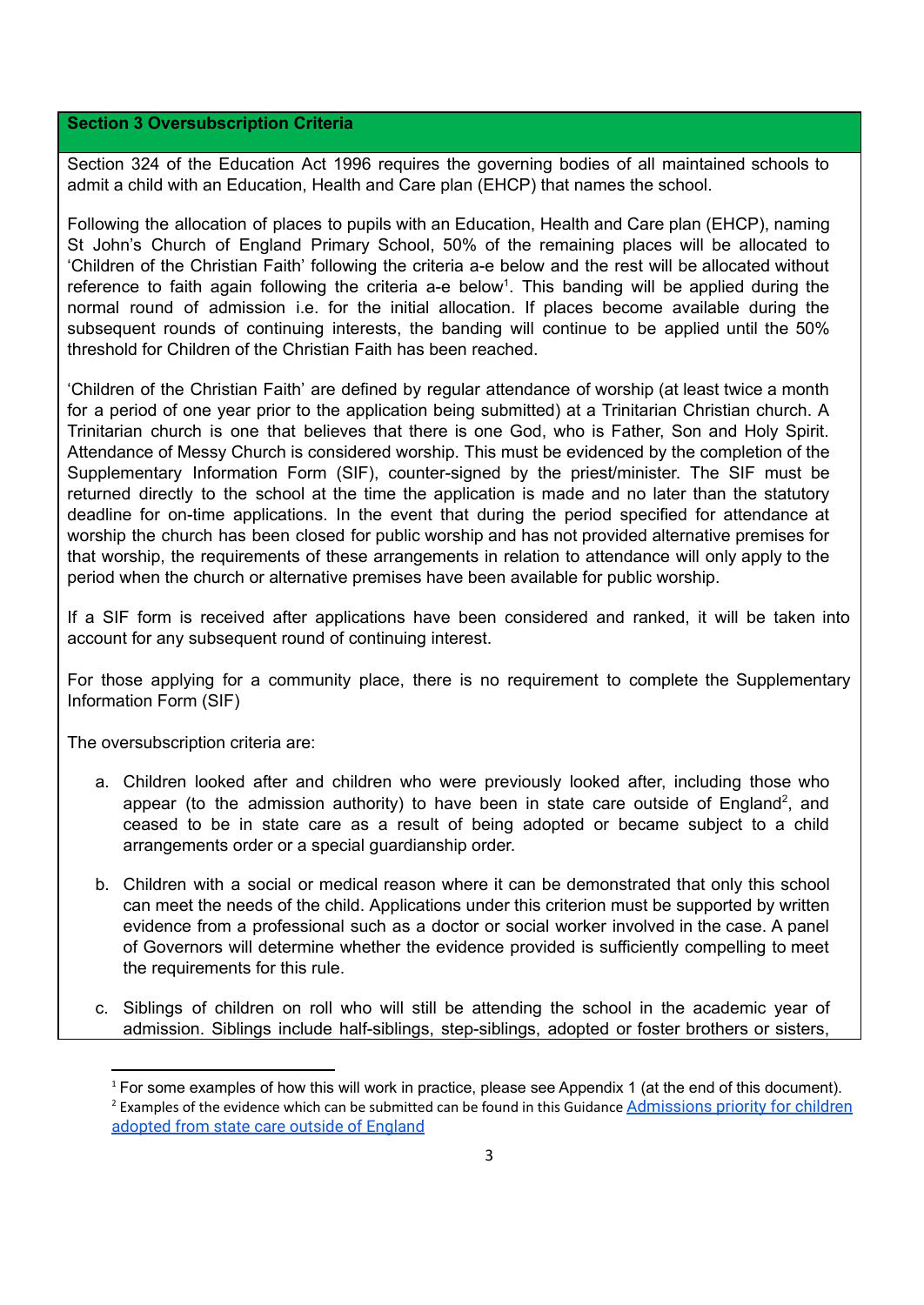living in the same family unit at the time when the child is due to start in the school.

- d. Children with a parent who is a current employee<sup>3</sup> of the school with either 2 years service at the time of the application for admission or who has been employed to fill a vacant post for which there is a demonstrable skill shortage<sup>4</sup>. Parent is defined as a natural parent, legal guardian or resident step-parent with whom the child lives with at the same address for the majority of the time.
- e. Other children, with priority being given to those living closest to the school. This will be the straight line distance from the child's permanent home address<sup>5</sup> to the school site. The same computerised mapping system that Hertfordshire County Council use when calculating distance from home to school for school admissions will be applied. $6$  Should the child live at more than one address, their home address will be considered as the address where they spend the majority of the time. If the child lives at two addresses equally, parents/carers should make a joint application naming one address.

### **Section 4 Tie-Break**

If more children qualify under a particular rule than there are places available, a tiebreak shall be used by applying the next oversubscription criteria to those children. Where two children with an equal claim on a place at the school, the tie break shall be random allocation. This will be undertaken by someone independent of the school by drawing lots.

### **Section 5 Late Applications**

All applications received after the closing date as advertised by Hertfordshire County Council (usually the 15<sup>th</sup> January) will be considered to be late applications. Late applicants will be considered after those received on time. If, following consideration of all applicants, the school is oversubscribed, the child will automatically be placed on the continuing interest lists for the school. Parents can opt out of continuing interest.

#### **Section 6 Deferred entry**

Parents offered a place in reception for their child have a right to defer the date their child is admitted, or to take the place up part-time, until the child reaches compulsory school age or until the final term of the school year, whichever comes first. Children reach compulsory school age on the prescribed day following their 5<sup>th</sup> birthday (or on their fifth birthday if it falls on a prescribed day). The prescribed days are 31 August, 31 December and 31 March.

<sup>5</sup> Please see the Appendix 2 for the full definition

<sup>&</sup>lt;sup>3</sup> Current employee includes all persons employed directly by the school, whether full time or part time and includes both teachers and support staff.

<sup>4</sup> For the 2023/24 admissions arrangements we have determined that current skills shortages apply to the following posts - Teachers, Caretaker and School Business Manager.

<sup>&</sup>lt;sup>6</sup> Hertfordshire County Council's 'straight line' distance measurement system is used for all home to school measurement. Distances are measured using a computerised mapping system to two decimal places. The measurement is taken from the AddressBase Premium address point of your child's house to the address point of the school. AddressBase Premium data is a nationally recognised method of identifying the location of schools and individual residences.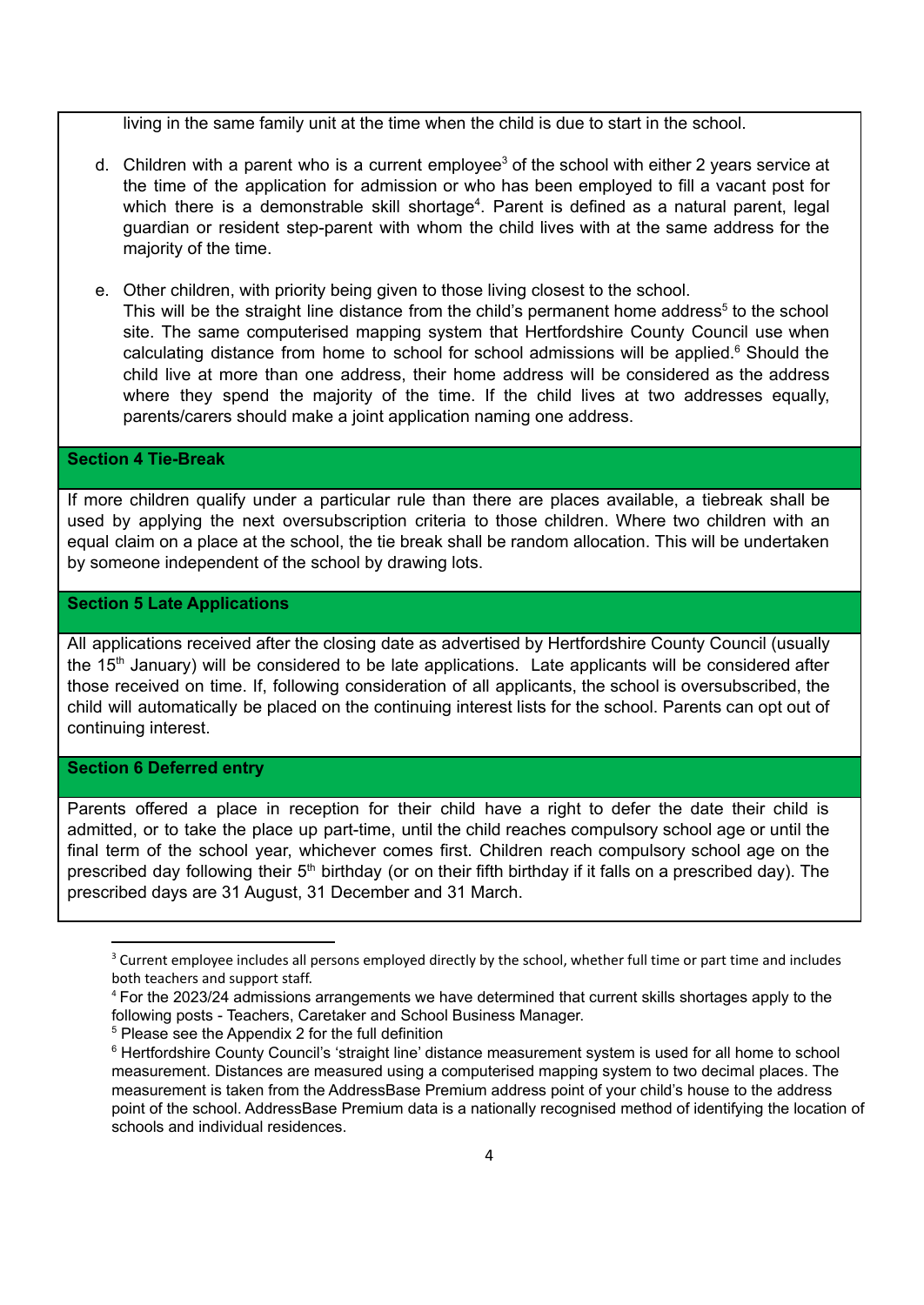Summer born children (born between  $1<sup>st</sup>$  April and  $31<sup>st</sup>$  August) – St John's believes that each child is unique. Teaching staff will adjust and differentiate the curriculum to cater for all abilities within a year group and meet the individual needs of each child. If, however, a parent considers it to be in their child's best interests to start school in the term following their fifth birthday when they reach compulsory school age, they can make an application for a Reception place for the September after the child's fifth birthday. Parents should discuss this with the school as soon as possible and must follow the process for the admission of children outside their normal age group detailed in Section 7.

#### **Section 7 Admission of Children Outside their Normal Age Group**

Where a parent wishes their child to start school in a year group outside their normal age range, they may request this and should discuss it with the school as soon as possible.

Parents should provide reasons and since decisions will be made based on available information, parents may wish to provide professionally supported evidence (if such evidence is available) to explain why their child's needs cannot be met in the chronological year group.

Requests will be considered by the school's Admissions Committee on a case by case basis. Each request and supporting evidence will be carefully considered on its individual merits and the educational, social and developmental reasons will be taken into account to arrive at a decision in the best interests of the child

Applying by the age appropriate deadlines will mean that in the event the request is refused, the child can still be considered for a place in their correct age group, if a place is available.

Where a parent's request is agreed, they must make an application, providing a copy of the decision as part of the application. Please note that the decision to agree the request to make an application outside a child's normal age group does not guarantee that a place will be available.

Parents do not have the right of an appeal against a decision not to accept a request to admit outside of their year group.

#### **Section 8 Waiting Lists**

If the school is oversubscribed, names of all unsuccessful applicants will be placed on a waiting list.

When a place becomes available at our school, the child at the top of the waiting list will be offered a place at our school, with the expectation that they will be able to take up the place within 2 school weeks of the offer being made.

Waiting lists will be kept for all year groups within the school from the start of each academic year until the end (September to July). Each list will operate in accordance with the oversubscription criteria a-e defined in section 3. For the waiting list, no grouping is applied i.e. there is no distinction between Children of the Christian Faith and Community places. The waiting list will be reordered in accordance with the oversubscription criteria whenever anyone is added to or leaves the waiting list. To remain on the waiting list after this time, parents must confirm that they are still interested in a place by completing an In Year application form for the new academic year.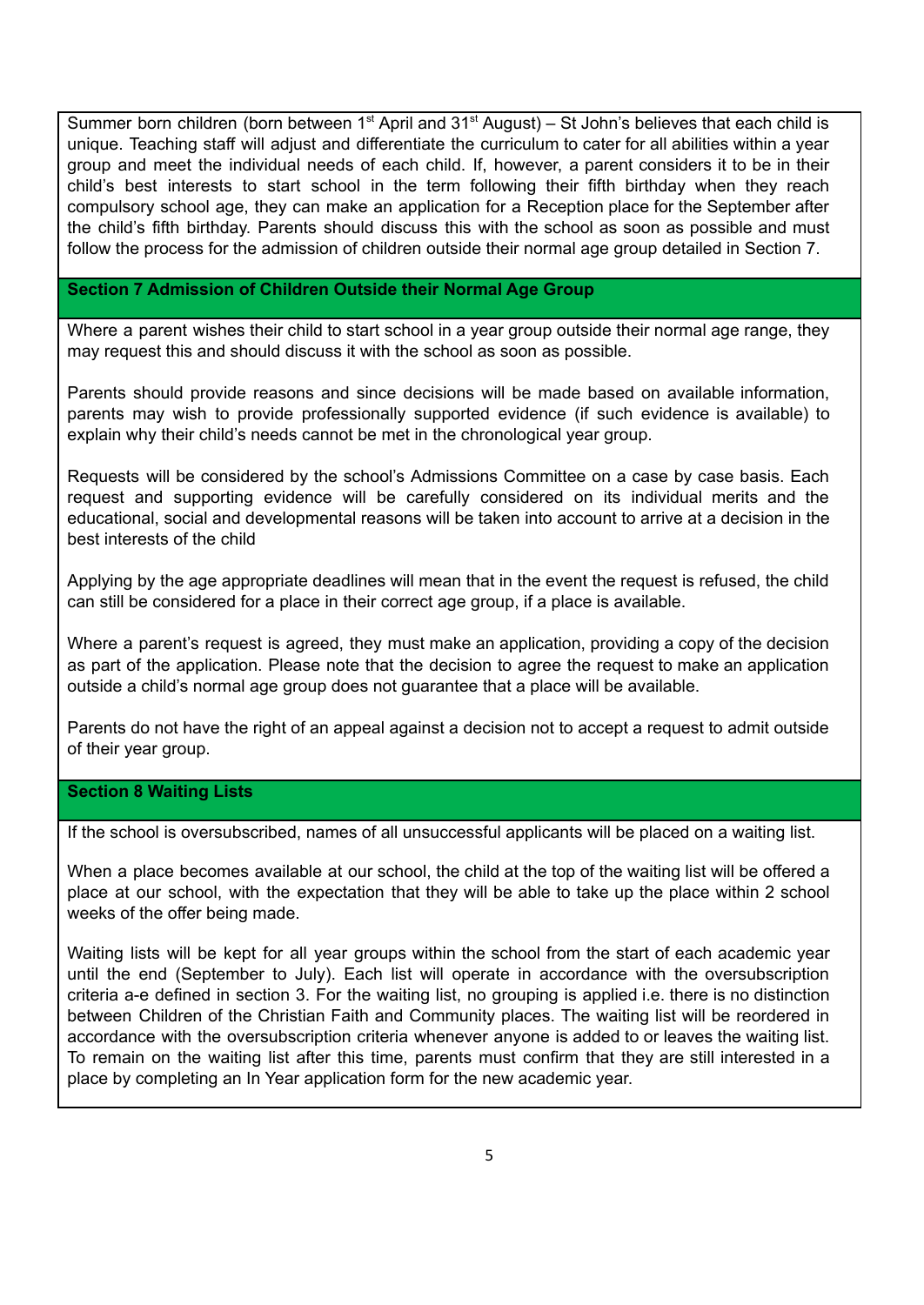#### **Section 9 In Year Applications**

An In Year Application is any application for a school place that is received after completion of the normal admission process for a place in Reception, or for a school place in Years 1-6.

The normal admission process for a place in Reception refers to both the initial allocation of places and the subsequent rounds of continuing interest. Between April 2023 and August 2023, for those applying for a place in Reception in September 2023, this is coordinated by the County Council through their online system. To continue on the waiting list from September 2023 onwards, you will then need to make an In Year application directly to the school.

In Year applications should be made directly to the school. Available places will be allocated in accordance with the oversubscription criteria a-e defined in section 3. If there are no spaces available, applicants can request to be placed on the waiting list (see section 8).

We will co-operate in keeping with the local authority's Fair Access Protocol for children who are hard to place. The school will admit children under the Fair Access Protocol before those on continuing interest and, if necessary, above PAN.

The In Year application form can be downloaded from the school's website <https://watfordstjohns.org/admissions/> or obtained from the school office.

#### **Section 10 Appeals**

If a parent is dissatisfied with the school's decision not to admit their child(ren), they have the right to appeal to an independent appeals panel against that decision. The determination of the panel will be made in accordance with the School Admission Appeals Code and will be binding on all parties.

At transfer time parents wishing to appeal who applied online should log into their online application and click on the link 'register an appeal'. For those who did not apply online please contact the Customer Service Centre on 0300 123 4043 to request an appeal pack.

For In Year applications, we will write to you with the outcome of your application within 15 school days. If you have been unsuccessful, the county council will write to you with registration details to enable you to log in and appeal online at [www.hertfordshire.gov.uk/schoolappeals.](http://www.hertfordshire.gov.uk/schoolappeals)

St John's Church of England Primary School will use the independent appeals service provided by the local authority. Independent Appeals Panels are appointed in accordance with the School Admission Appeals Code.

#### **Section 11 Application Process**

Applications for St John's Church of England Primary School should be made through Hertfordshire County Council's co-ordinated scheme of admissions.

The closing date for admission application forms to be received by the home Local Authority (LA) is 15th January 2023. Parents/carers of children living in Hertfordshire can make an online application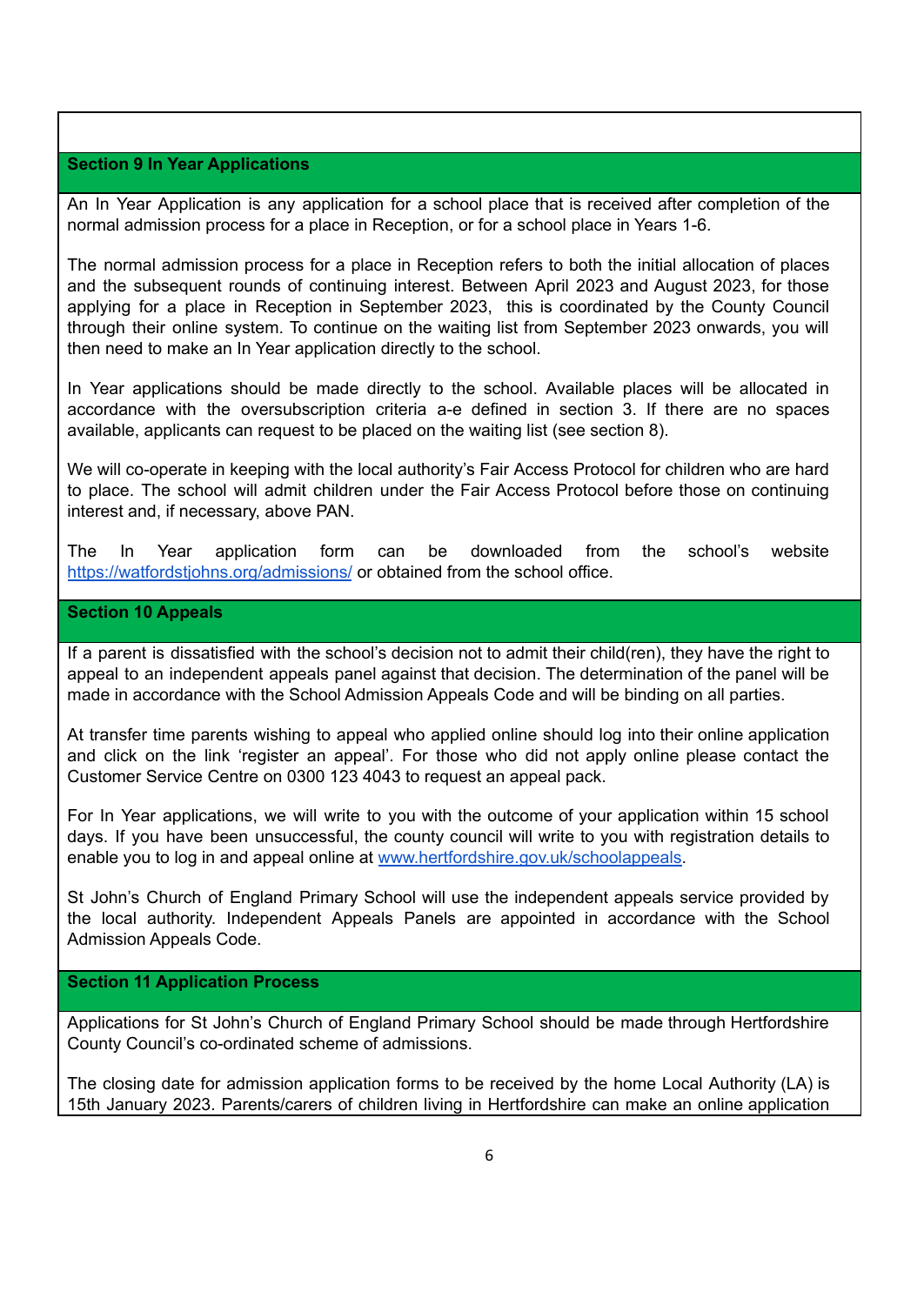via the Hertfordshire County Council website [www.hertfordshire.gov.uk/admissions](http://www.hertfordshire.gov.uk/admissions) or contact the council's Customer Service Centre on 0300 123 4043 for a paper application form. Parents should return the application form direct to the County Council. Parents/carers of children not living in Hertfordshire must make an application to their local authority. If you are making an application for a child who is currently living overseas, please read Appendix 4.

Should the school receive more applications than places, it will be necessary to apply the oversubscription criteria as detailed in section 3.

If you would like your child to be considered under the "Children of the Christian Faith" category, you will need to complete the school's Supplementary Information Form (SIF), have it counter-signed by your minister/priest and submit this direct to the school at the same time that you submit your application to HCC and before the deadline of 15th January 2023.

SIF's will be available through the school's website, HCC's website, or can be obtained by contacting the school office. Failure to submit a counter-signed SIF will mean that you cannot be considered under the "Children of the Christian Faith" category (although your application will still be considered in relation to those places allocated without reference to faith).

National Allocations day is 17th April 2023.

Inaccurate or false information made on the application could result in the place being withdrawn. Please see Appendix 3 for further information.

#### Appendix 1

#### Examples of how the Oversubscription Criteria works in practice.

#### **Example 1: The school receives 60 applications for 60 places**

All children will be offered a place at the school.

# **Example 2: The school receives 61 applicants for 60 places – 15 applications are for the "Children of the Christian faith" priority group and 46 are for the "Community" priority group.**

It is necessary to apply the oversubscription criteria. 50% of places are allocated to "Children of the Christian Faith", which would be 30 places.

However, there have only been 15 applications for the "Children of the Christian Faith" category, so all 15 of those children would be offered a place. The remaining 45 places at the school would be allocated according to the oversubscription criteria a-d (without reference to faith).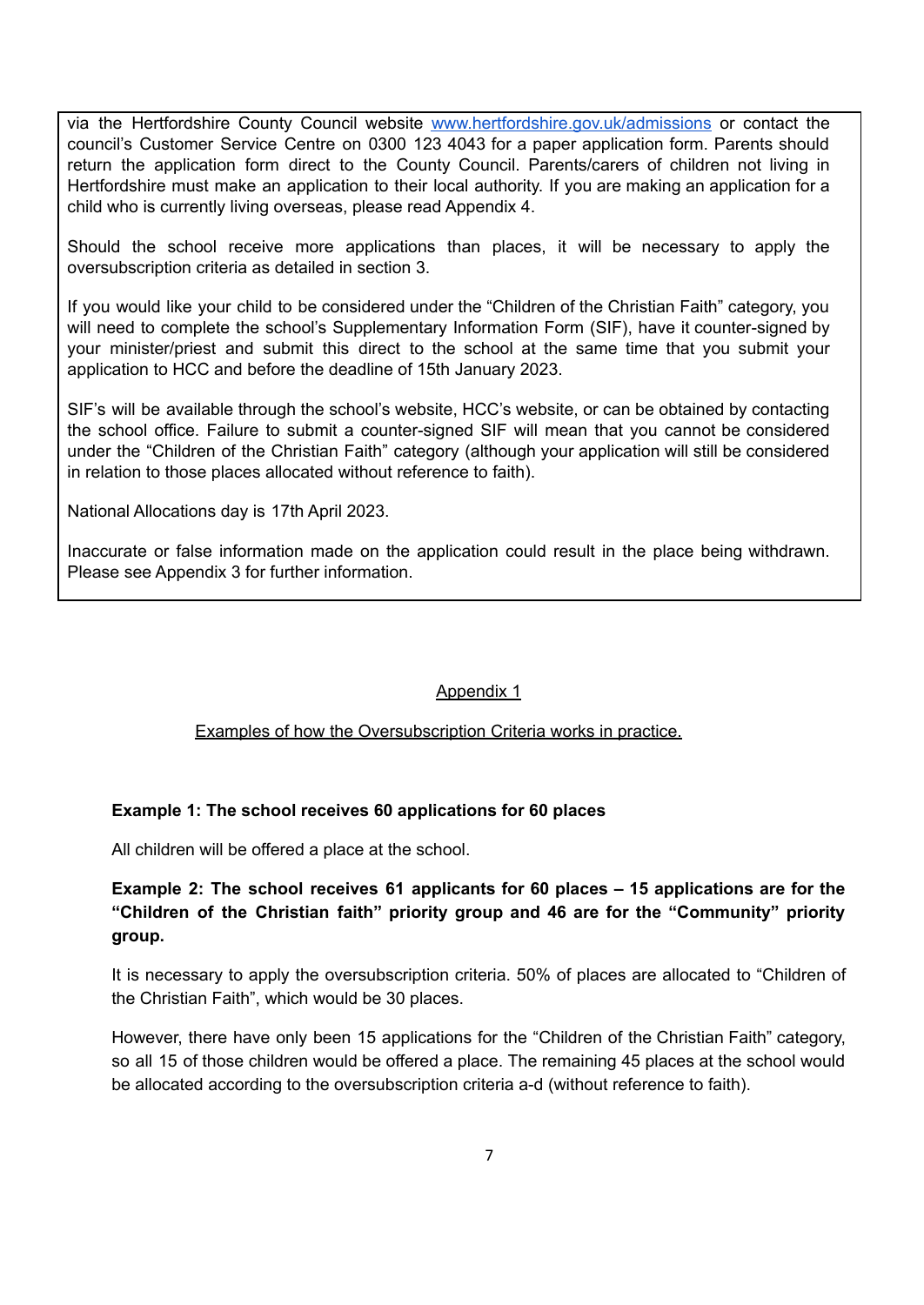# **Example 3: The school receives 62 applications for 60 places – 2 children have an EHCP naming St John's, 34 applications are for the "Children of the Christian faith" priority group and 26 are for the "Community" priority group.**

It is necessary to apply the oversubscription criteria. There have been two applications for a child with an Educational, Health and Care plan (EHCP) naming St John's.

So with 60 available places, the children with the EHCPs are admitted, leaving 58 available places. 50% of places are allocated to "Children of the Christian Faith" which is 29 places, to be allocated according to the oversubscription criteria a-e.

The applications of the 5 children who are not offered a place within the "Children of the Christian Faith" category, are then added to the other 26, which are then allocated according to the oversubscription criteria a-e (without reference to faith).

#### Appendix 2

#### Definition of Permanent Home Address

The address provided must be the child's current permanent address at the time of application

- At the time of application means the closing date for applications
- 'Permanent' means that the child has lived at that address for at least a year

Where a family has not lived at an address for a year, they must be able to demonstrate that they own the property or have a tenancy agreement for a minimum of 12 months<sup>7</sup> and the child must be resident in the property at the time of application.

The application can only be processed using one address. If a child lives at more than one address (for example due to separation) the address used will be the one where the child lives for the majority of the time. If a child lives at two addresses equally, parents/carers should make a single joint application naming one address.

If a child's permanent residence is disputed, parents.carers should provide court documentation to evidence the address that should be used for admissions allocation purposes. If two applications are received, with different addresses and/or different preferences, neither will be processed until the address issue is reconciled.

It is for a child's home Local Authority to determine address. If two applications, with different addresses are received from the same Local Authority, it will be for that Local Authority to determine permanent address. If two applications are received from two different Local Authorities, the above process will be used.

If two differing applications are received for the same child from the same address, e.g. containing different preferences, parents/carers will be invited to submit a joint application or

 $7$  If, because of the nature of the agreement, it is not possible to provide a 12 month tenancy agreement, alternative proof of address will be requested and verified as necessary with the Shared Anti-Fraud Service.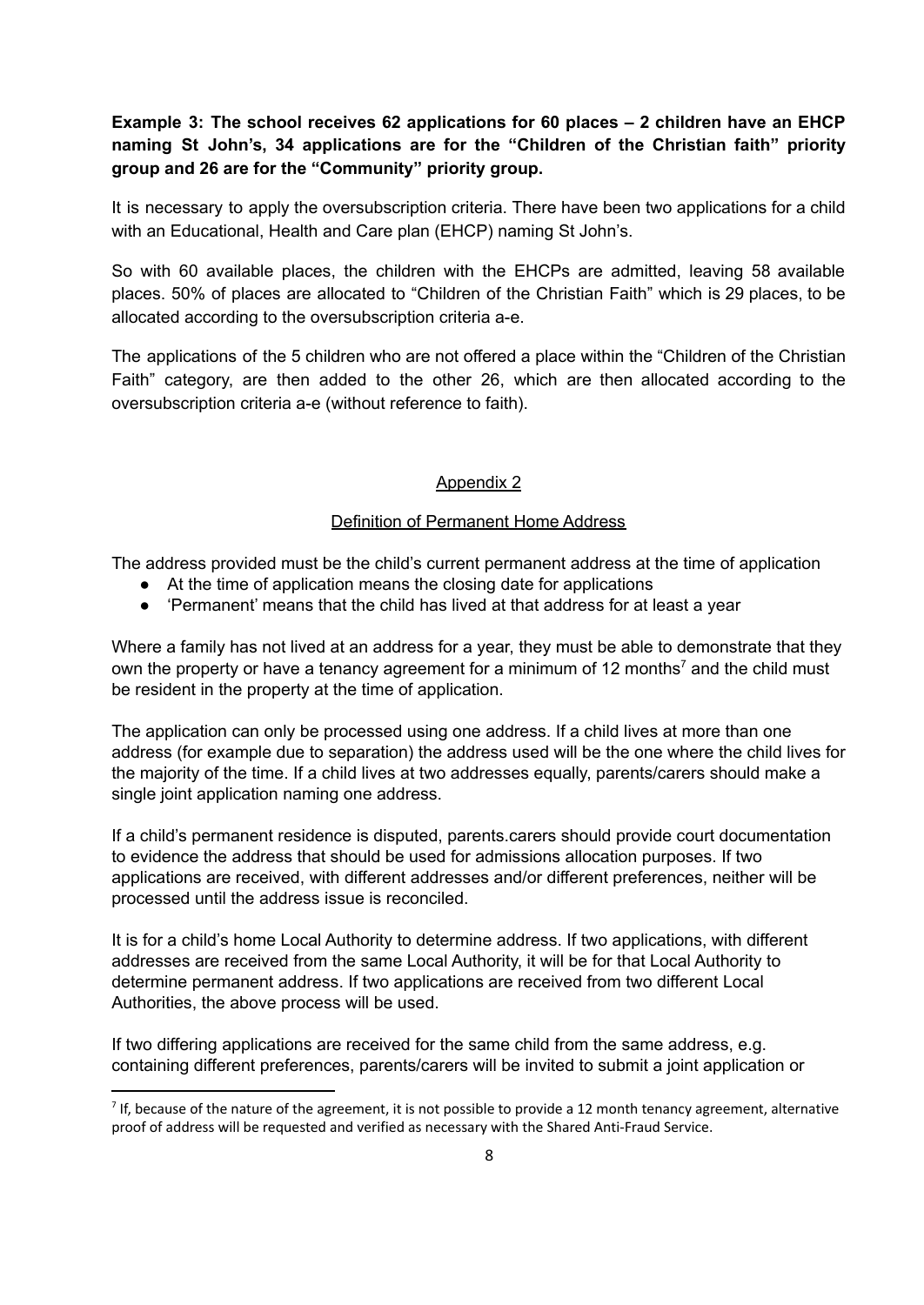provide court documentation to evidence the preferences that should be used for the admission process. Until the preference issue is reconciled neither application will be processed.

For the transfer application rounds, if initial differing applications (one or both) were received 'on-time', an amended joint application will also be considered 'on-time' if received before the 'late deadline'. If the amended joint application is received after the late date, it will be treated as 'late'. The late deadlines for the 2023/24 transfer application process are 1st February for reception applications. If these dates change, amendments will be published on the admission webpages at the start if the 2023/24 application process in September 2022.

#### Appendix 3

#### Fraudulent applications

Our school will do as much as possible to prevent applications being made from fraudulent addresses.

Address evidence is frequently requested, monitored and checked and school places will be withdrawn when false information is deliberately provided.

We will take action in the following circumstances:

- When a child's application address does not match the address of that child at their current school;
- When a child lives at a different address to the applicant;
- When the applicant does not have parental responsibility;
- When a family move shortly after the closing date of applications when one or more of the following applies:
	- $\circ$  The family has moved to a property from which their application was less likely to be successful; The family has returned to an existing property;
	- The family lived in rented accommodation for a short period of time (anything less than a year) over the application period;
	- Official/public records show an alternative address at the time of the application
- When a child starts at the allocated school and their address is different from the address used at the time of application.

Parents/carers will need to show that they have relinquished residency ties with their previous property and they, and their child(ren) are permanently residing at the address given on the application form.

### **Address Visits**

Where suspicions lie as to the validity of an address, school staff may make unannounced visits to the applicant's claimed address or any other address suspected to be the normal permanent residence of the child's primary carer or the address where the child resides for the majority of the week. The aim of these visits is to verify that the address information provided on the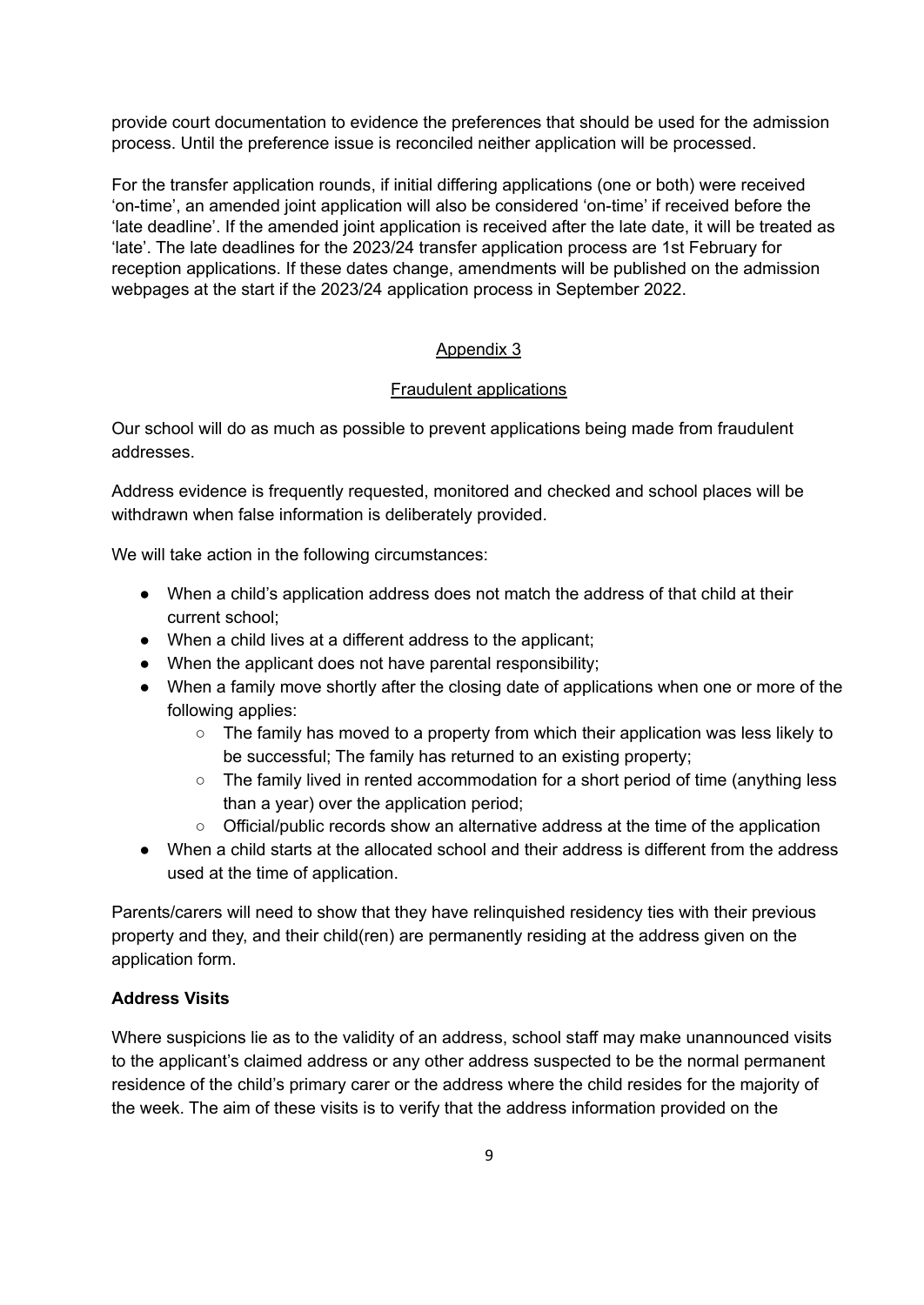application form is accurate. All visits will be made by two members of school staff.

If an address appears to be unoccupied at the time of a visit, a letter will be left confirming that an attempted visit took place. This letter will ask the occupant to contact the school within 24 hours to confirm receipt of the letter and details of the occupant. It is reasonable to expect that an applicant living at the address stated on the application form can respond within 24 hours. If contact takes longer than 24 hours, the applicant will be asked to explain why and provide evidence why they did not respond within the specified time.

If, following the initial investigation or any further investigation, the school concludes that, on the balance of probability, a fraudulent address has been used on an application, correspondence will be sent to the applicant confirming this decision. This will outline the factors taken into account in making the decision as well as the action which will be taken with the application. It will also set out which address will be considered to be the child's permanent home address for the purpose of their application for admission to school.

#### Appendix 4

#### Applications from children from overseas.

All children of compulsory school age (5 to 16 years) in England have a right of access to education. However, where a child is in England for a short period only, for example less than half a term, it may be reasonable to refuse admission to a school.

An application for a school place will only be accepted for such children currently overseas if, for In Year applications, proof is provided that the child will be resident in Hertfordshire within two weeks. In Year allocations are made on the assumption that the child will accept the school place and be on roll within that timescale.

Applications will not normally be accepted from, nor places allocated to, an overseas address. The exception to this (for both In Year and transfer processes) is for children of UK service personnel and crown servants (and from military families who are residents of countries with a Memorandum of Understanding with the UK). In these cases, we will allocate a place in advance of the family arriving in the area provided the application is accompanied by an official letter that declares a relocation date and a HCC Unit postal address or quartering area address, for consideration of the application against oversubscription criteria.

Applications will also be considered, and places offered in advance for these families, if the application is accompanied by an official letter that declares a relocation date but does not provide a quartering or unit address because the family will be residing in private accommodation. In these cases, if the family does not already have a permanent private address in Hertfordshire, the military base or alternative "work" address in Hertfordshire will be used for allocation purposes. If the family already has an established alternative private address, that address will be used for admission purposes as long as the parents provide evidence of the